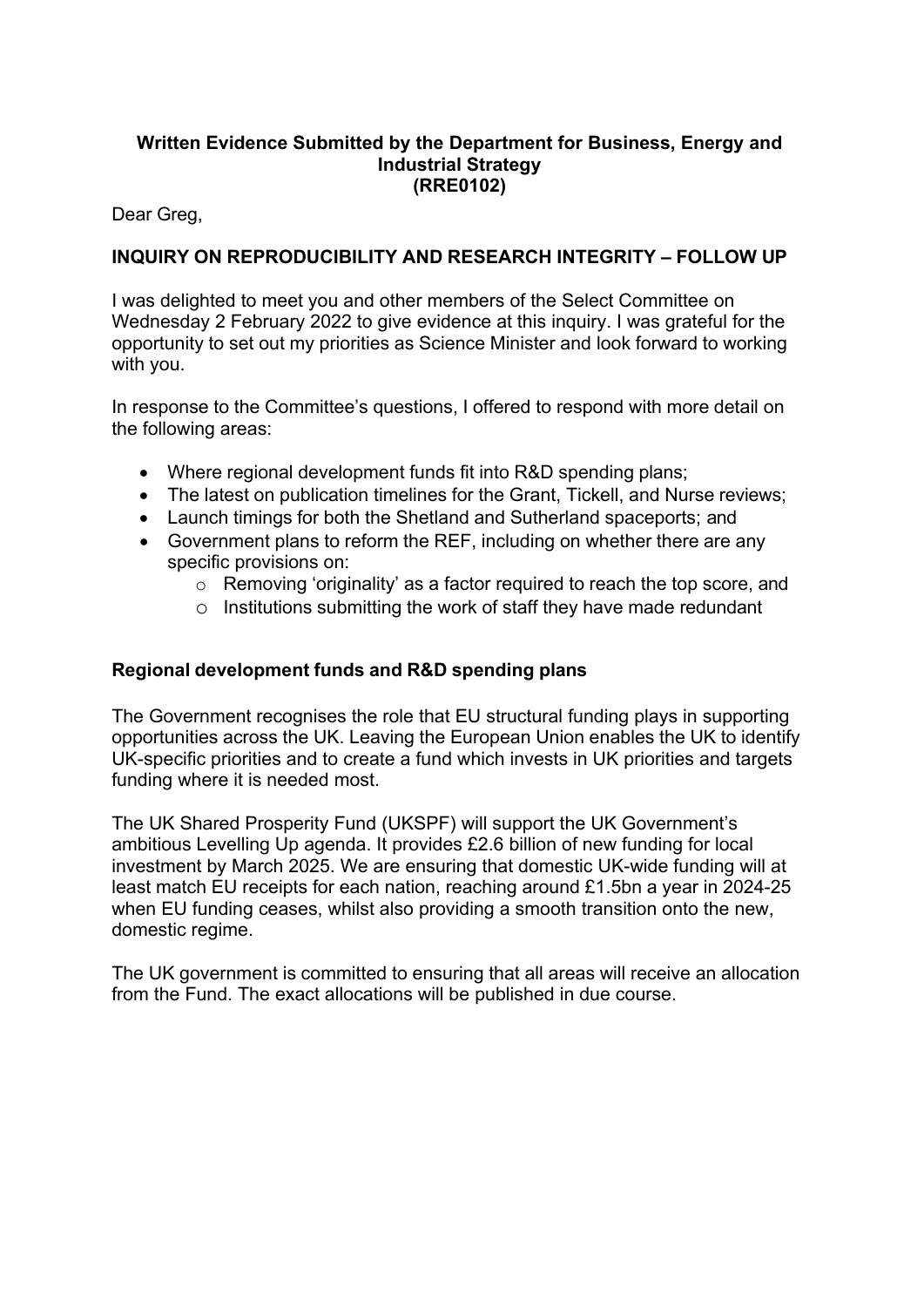The UKSPF will empower places to identify and build on their own strengths and needs at a local level. Places will be able to tailor interventions and investment to support local businesses to thrive, innovate and grow. The Government will publish a full Prospectus on the fund later in Spring 2022.

## **The latest on publication timelines for the Grant, Tickell, and Nurse reviews**

We expect all three reviews to be published before Summer Recess 2022.

## **Launch timings for both the Shetland and Sutherland spaceports**

#### SaxaVord Spaceport (Shetland)

Lockheed Martin were awarded £13.5 million in grant funding to develop UK launch operations from Shetland. The launch service provider is ABL Space Systems. ABL's first vertical launch from Shetland, Scotland was originally planned for September this year. However, the first test flight in the US was recently delayed to May/June 2022 due to a testing incident in mid-January which destroyed the upper stage of their rocket.

ABL are urgently seeking to correct the cause of failure and assess if they can recover any time lost. Their preliminary estimate is that this will delay the UK launch date from September to **December 2022**.

#### Space Hub (Sutherland)

Highlands and Islands Enterprise (HIE) were awarded £2.5 million in grant funding to support the development and construction of Space Hub Sutherland and enable commercial satellite launch operations from 2023.

Separately, Orbital Express (Orbex) were awarded £5.5 million to support the research and development of their 'Prime' launch vehicle which aims to operate from SHS. Orbex have indicated launch will take place in **early 2023**, but this is dependent on the development of the spaceport which aims to begin construction in Spring 2022.

#### **Government plans to reform the REF**

#### Removing 'originality' as a factor required to reach the top score

The Future Research Assessment Programme (FRAP) was launched in May 2021 at the request of UK and devolved government ministers and the four UK Higher Education Funding Bodies.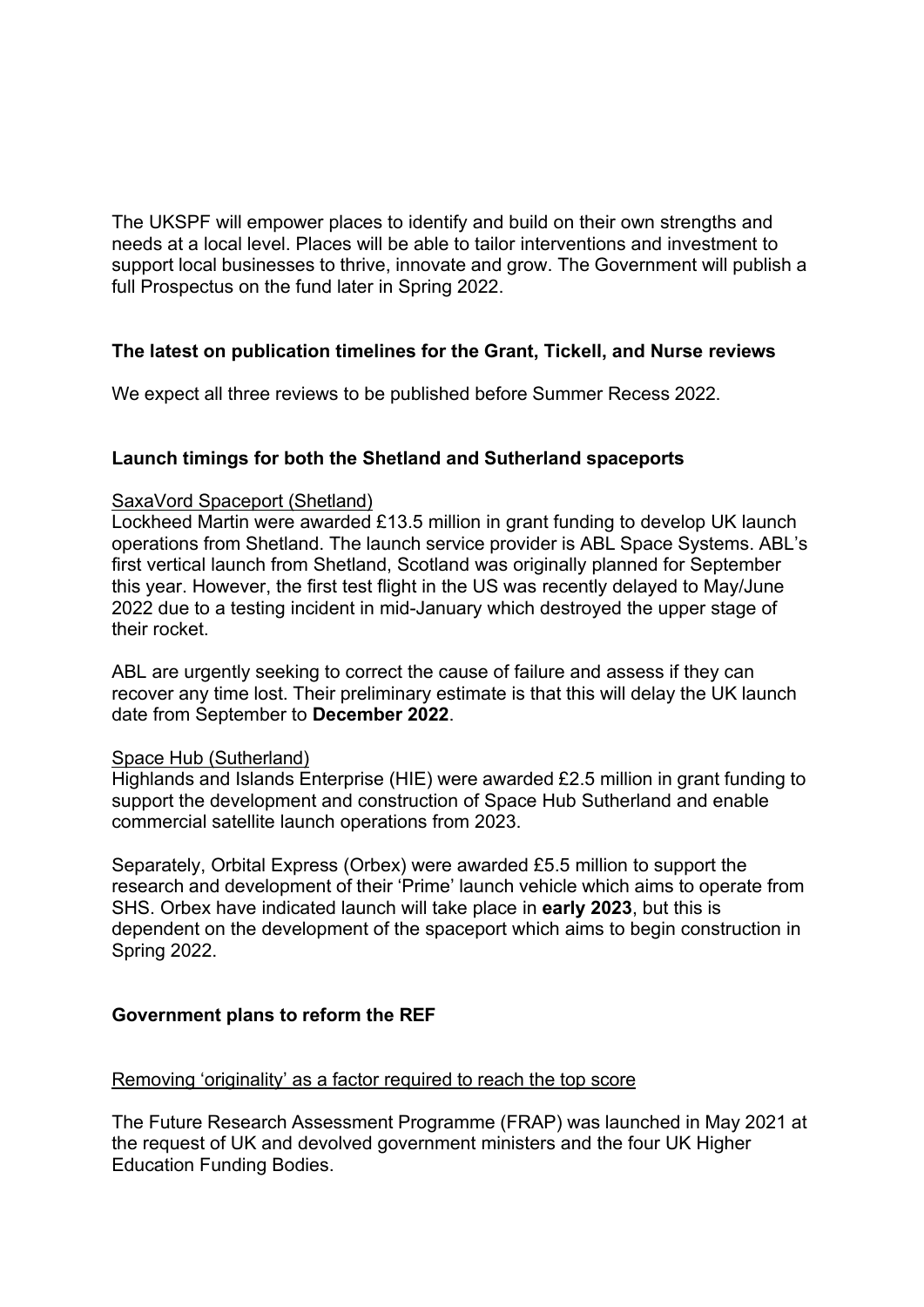FRAP is a significant piece of work aimed at exploring possible approaches to the assessment of UK higher education research performance. It seeks to identify those approaches which can encourage and strengthen the emphasis on delivering excellent research and impact, and support a positive research culture, while simplifying and reducing the administrative burden on the HE sector.

It is important that the programme seeks to understand – through dialogue with the higher education sector and its key stakeholders – what a healthy, thriving research system looks like and how an assessment model can best form its foundation. An open consultation on the design of the UK's future research assessment system was launched on 22 February. The consultation poses questions on:

- the purposes of a future exercise,
- the principles that should quide its development and
- the assessment criteria and processes.

Responses to this consultation will be one of the key inputs that shape the future exercise. They will be considered alongside a range of internal and commissioned evaluations, feedback on the current exercise (gathered separately from institutions and individuals), and advice from the Programme's International Advisory Group.

The consultation includes questions on the appropriateness of the current assessment criteria, including that of 'originality'. As the criteria for assessment are still under discussion, it is too soon to say whether 'originality' will be part of a future framework. Decisions on the design, processes and criteria of a future assessment system will be made on the basis of a wide evidence base, taking into account views from across the sector.

## Institutions submitting the work of staff they have made redundant

The four HE funding bodies<sup>1</sup> are collectively responsible for the detailed development and implementation of the REF. All stakeholders had opportunity to express views on whether REF2021 "should allow submission of work by staff who had been made redundant" as part of the consultation on draft guidance in July 2018. A broadly similar percentage of responses were received to the consultation both in favour of and against this change.

Having considered the balance of arguments, the HE funding bodies decided to permit the submission of the outputs of former staff made redundant for the following reasons:

<sup>1</sup> Research England, Scottish Funding Council, Higher Education Funding Council for Wales, and Department of Economy, Northern Ireland